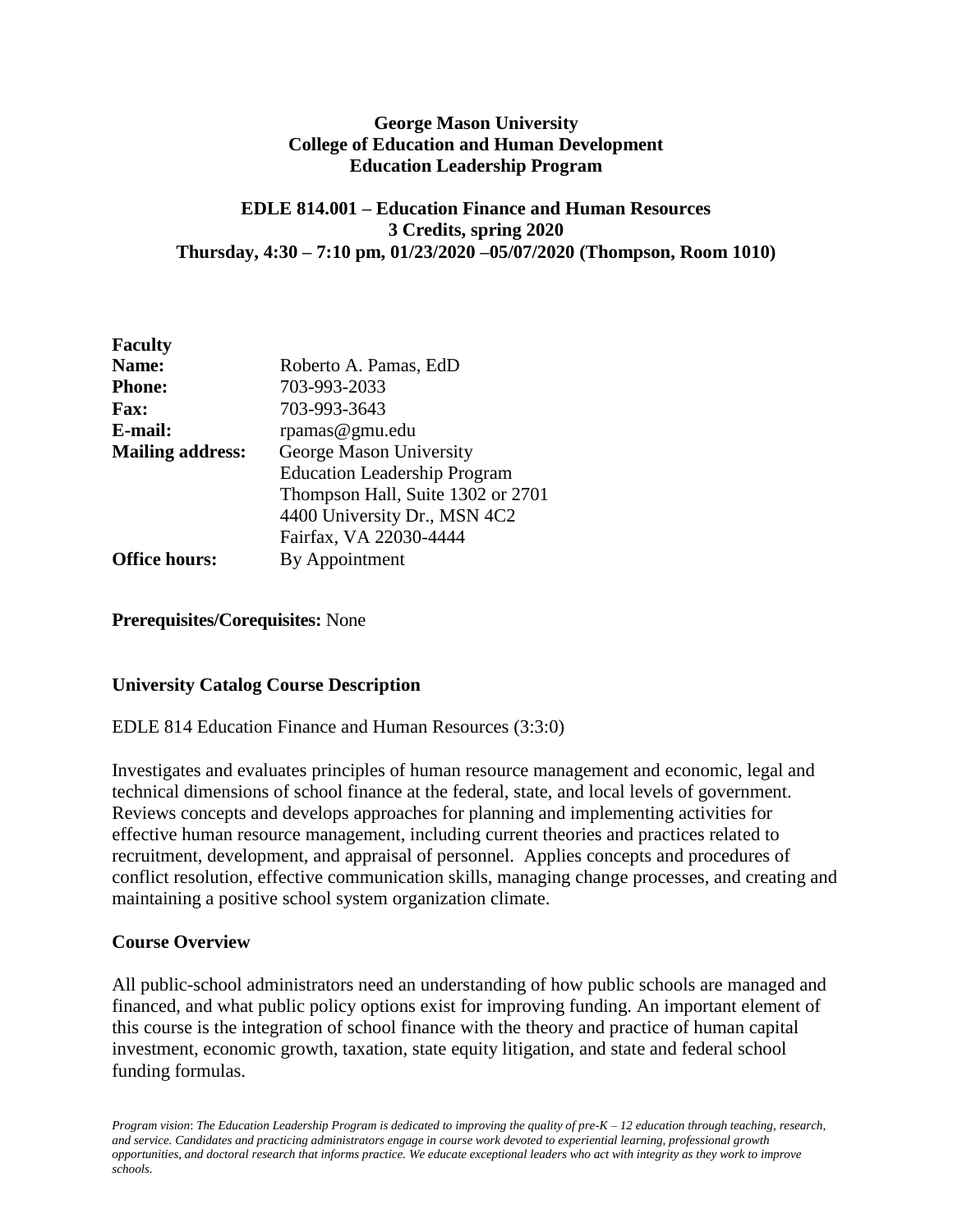## **Course Delivery Method**

Each session will consist of some combination of large and small group work and discussion. Students will work with a variety of primary sources and original research in class, both individually and in small groups. Knowledge is constructed collaboratively. For this reason, it is essential that students read the assigned materials carefully and come prepared to participate in discussion.

#### **Learner Outcomes**

Students who successfully complete this course will:

- 1. Understand the basic concepts in the field and be prepared to apply them to practical problems.
- 2. Grasp the central issues in public school financial policy, evaluate public policy alternatives, and be able to recommend appropriate policy options.
- 3. Explain why universal education and its public financing is fundamental to the democratic form of government.
- 4. Discern the public policy implications for provision of equality of educational opportunity.
- 5. Explain to laymen the economic value of investment in education for the state and the individual.
- 6. Quantify the principal measures of education funding such as fiscal capacity, fiscal effort, income elasticity, etc.
- 7. Recognize the validity of political discourse concerning investment in public education.
- 8. Utilize the various statistical measures of resource distribution among states and local school districts.
- 9. Understand the effects of different types of taxation on public schools and the taxpayer.
- 10. Explain the various methods and structures of state funding mechanisms for public schools.
- 11. Discuss the various consequences of public funding of ecclesiastical private schools, and charter schools.
- 12. Explain the basic aspects of the American federal system and the principal laws by which the central government assists in the financing of public schools.
- 13. Explain how public-school infrastructure (capital outlay) is financed.
- 14. Demonstrate knowledge of the human resource function in schools and school districts.
- 15. Apply knowledge of school leadership domains and standards to human resources planning, hiring and retention of personnel, professional development, and personnel policies and issues.
- 16. Evaluate school human resource planning for consistency with district goals and plans, school mission, and student academic and social outcomes and make recommendations for improvement.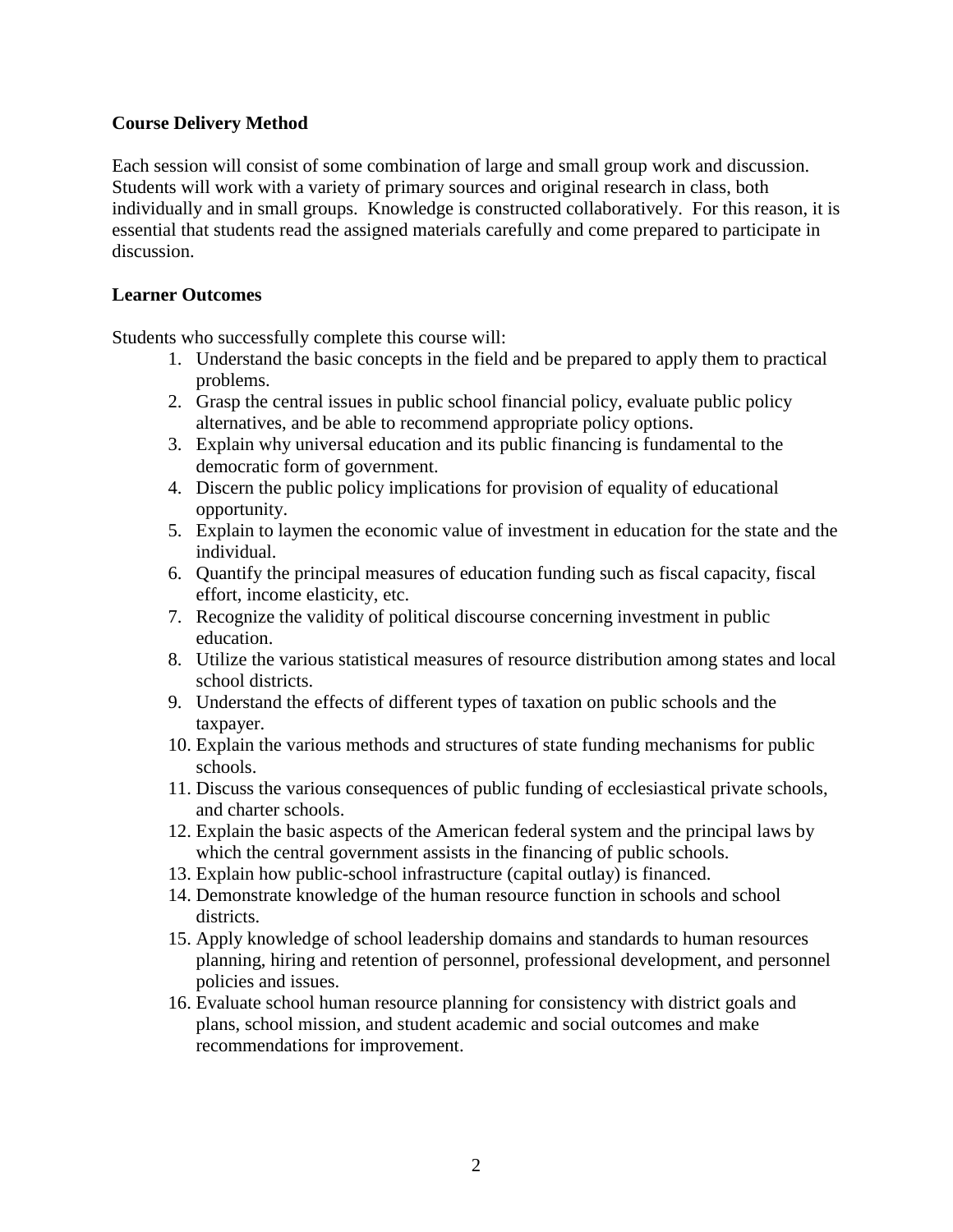#### **Professional Standards**

Upon completion of this course, students will have met the following Education Leadership Constituent Council (ELCC) standards:

> 2.1 Candidates understand and can sustain a school culture and instructional program conducive to student learning through collaboration, trust, and a personalized learning environment with high expectations for students.

2.3 Candidates understand and can develop and supervise the instructional and leadership capacity of school staff.

3.1 Candidates understand and can monitor and evaluate school management and operational systems.

3.2 Candidates understand and can efficiently use human, fiscal, and technological resources to manage school operations.

4.1**:** Candidates understand and can collaborate with faculty and community members by collecting and analyzing information pertinent to the improvement of the school's educational environment.

4.3 Candidates understand and can respond to community interests and needs by building and sustaining positive school relationships with families and caregivers. 4.4: Candidates understand and can respond to community interests and needs by building and sustaining productive school relationships with community partners 5.3: Candidates understand and can safeguard the values of democracy, equity, and diversity.

5.5: Candidates understand and can promote social justice within a school to ensure that individual student needs inform all aspects of schooling.

6.1 Candidates understand and can advocate for school students, families, and caregivers.

6.2 Candidates understand and can act to influence local, district, state, and national decisions affecting student learning in a school environment

6.3 Candidates understand and can anticipate and assess emerging trends and initiatives in order to adapt school-based leadership strategies.

#### **Required Texts**

Alexander, K. & Salmon, R.G. & Alexander, F.K. (2015). *Financing Public Schools: Theory, Policy and Practice.* New York: Taylor and Francis.

Ziskin, I. (2015). *Three: The Human Resources Emerging Executive*. New Jersey: Wiley.

#### **Recommended Texts**

*Publication Manual of the American Psychological Association* (7<sup>th</sup> Edition).

**Readings.** All additional required readings are available in Blackboard. See the Tentative Weekly Schedule below for specific titles. Selected optional articles and documents may also be found on Blackboard.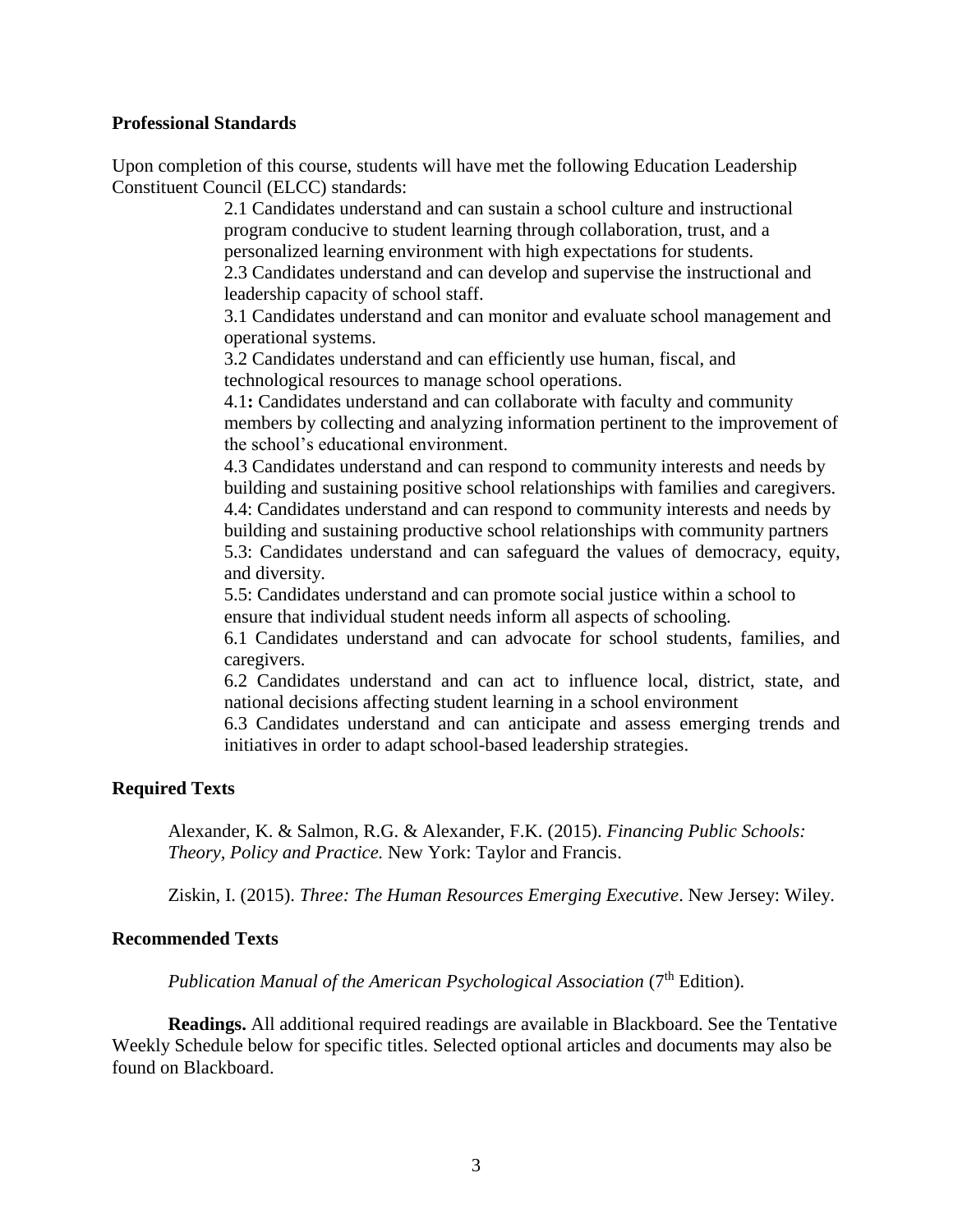**Outside-of-class resources.** Online access is vital for the distance learning aspects of the course and is important if we experience school shutdowns because of the weather or other problems.

*E-mail.* All students are required to activate and monitor their GMU e-mail accounts. I recommend that you do not forward your Mason e-mail to a different account because attachments are often lost that way. It is best to check e-mail directly from your Mason account daily.

*Blackboard.* All students are required to use Blackboard as part of this course. This is an Internet site at which I will post vital information for the course and through which we will communicate from time to time.

*Microsoft Office.* It is my expectation that all students have access to Microsoft Office. We will be using Word for this course. If you do not have access to this software, you are required to obtain it within the first two weeks of the course. It is best to have the most recent (2010) version of the software.

## **Course Performance Evaluation**

**Submission of assignments.** All papers must be submitted *on time, electronically via Blackboard and/or hard-copy*.

**Written assignments***.* Consistent with expectations of doctoral courses in the Education Leadership program, grading is based heavily on student performance on written assignments. The assignments constructed for this course reflect a mix of skills associated with the application of research to education leadership contexts. Overall, written work will be assessed using the following broad criteria:

- 1. Application of concepts embedded in assigned readings and other materials and reinforced in classroom activities
- 2. The quality of analysis, synthesis, and application
- 3. The degree to which writing is clear, concise, and organized

#### **Other requirements.**

Attendance. Students are expected to attend every class on time and to remain in class until it ends. If you are ill or have an emergency that prevents you from attending class, please call or e-mail me in advance. If you miss more than one class, you arrive late to multiple classes, and/or you leave class early multiple times, you will be subject to loss of participation points (see below).

*Class participation.* Students are expected to participate actively in class discussions, in group activities, and in serving as critical friends to other students

**Weights of performances.** The overall weights of the various performances are: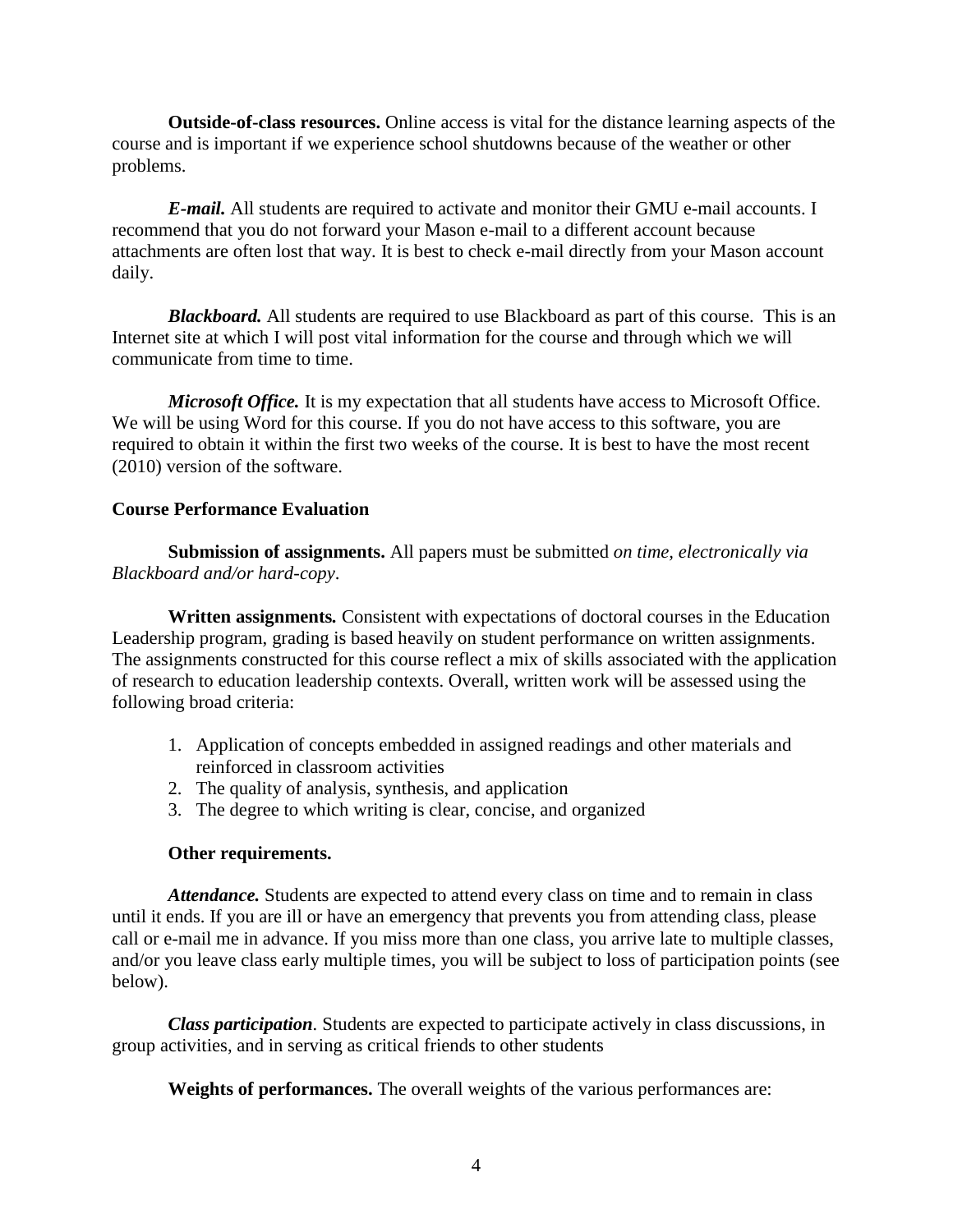*Class participation, 25 points.* Students are expected to participate actively in class discussions, in group activities, and in serving as critical friends to other students. Attendance is expected for all classes and is considered an element of participation. **If you must be absent, please notify me by e-mail or phone.** More than one absence may result in a reduction in participation points. Arriving at class more than 30 minutes late or leaving more than 30 minutes before the end of class may result in loss of points.

*Written assignments 75 points.* Four types of performance-based assignments will be completed during the semester. Each of the first two assignments builds toward the final Research Essay, while the application assignment focuses on applying theories to practice. The directions for each assignment and a rubric for grading each assignment are described at the end of this syllabus. The assignments and the points assigned are:

- 1. Topic Proposal (15 points)
- 2. Literature Review (20 points)
- 3. Research Essay (Required performance for course) (25 points)
- 4. Application assignment: Budget and Staffing Allocation (15 points)

#### **Grading Policies**

# *Grading scale.*

| $A+$         | 100      |
|--------------|----------|
| $\mathbf{A}$ | 95-99    |
| $A -$        | 90-94    |
| $B+$         | 87-89    |
| B            | 83-86    |
| $B-$         | 80-82    |
| C            | 75-79    |
| F            | $0 - 74$ |

*Late work.* Assignments submitted after 11:59 p.m. on the due date will be considered late**.**

#### **Professional Dispositions**

See<https://cehd.gmu.edu/students/polices-procedures/>

#### **Class Schedule**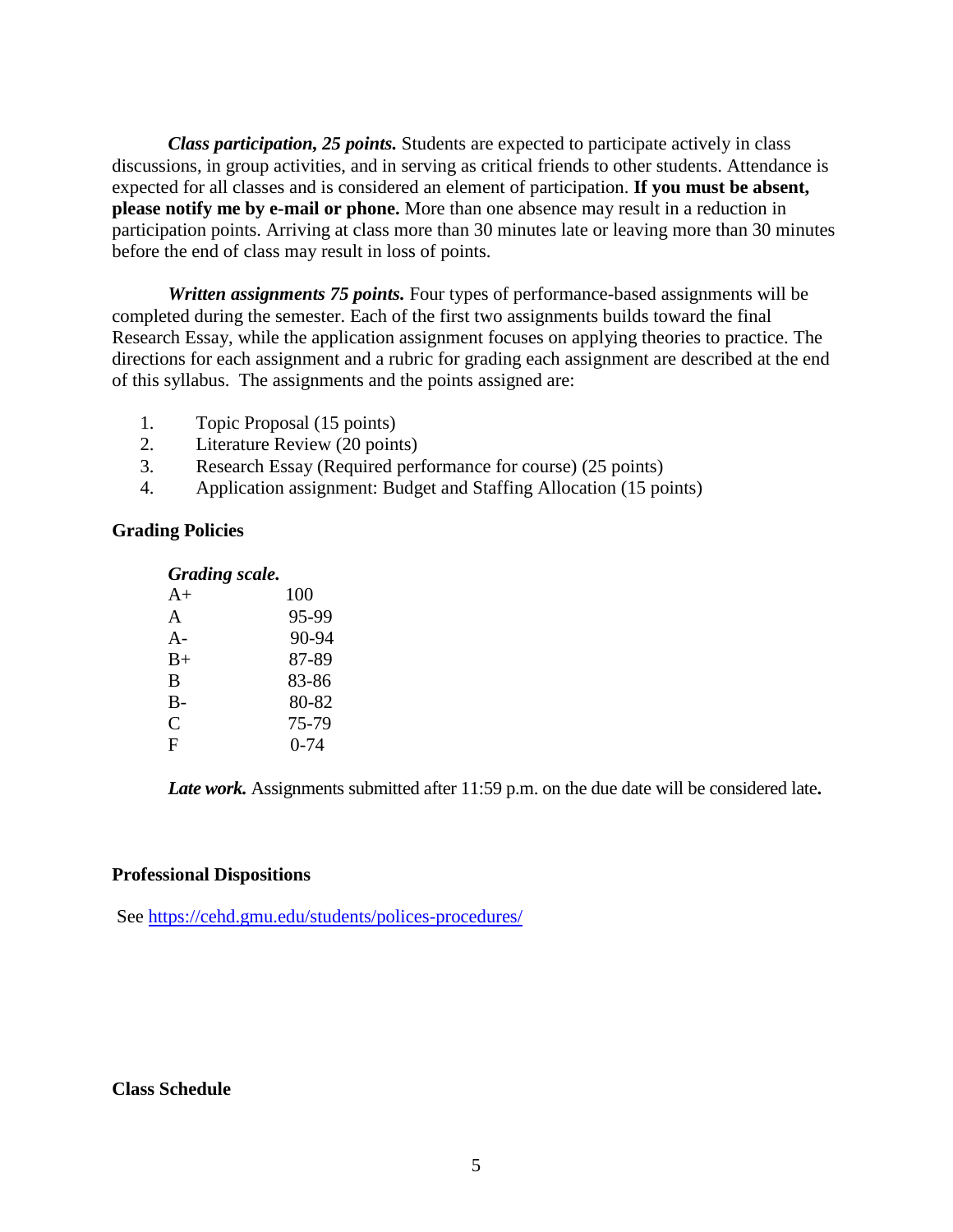# **Tentative Weekly Schedule (subject to change) EDLE 814**

To accommodate the learning needs of class members, the topic, reading and assignment schedule may be amended during the semester. When the tentative weekly schedule is revised, revisions will be posted on our Blackboard course site.

| Class#         | <b>Date</b> | Topic(s)                            | <b>Reading/Writing Assignment</b>         |
|----------------|-------------|-------------------------------------|-------------------------------------------|
| $\mathbf{1}$   | 01/23/2020  | The Nature and Theory of the        |                                           |
|                |             | <b>Public School</b>                |                                           |
| $\overline{2}$ | 01/30/2020  | Fundamental Rights and State        | Chapters 2 and 17 (Alexander)             |
|                |             | <b>School Finance Litigation</b>    | Chapter 2 (Ziskin)                        |
| 3              | 02/06/2020  | Nature of Human Resource            | Chapters 1 & 3 $(A + Z)$                  |
|                |             | Management in a Changing            |                                           |
|                |             | Environment                         |                                           |
|                |             | The System and Public Schools       |                                           |
| $\overline{4}$ | 02/13/2020  | Equality of Opportunity: The        | Chapter $4(A + Z)$                        |
|                |             | Rationale                           |                                           |
| 5              | 02/20/2020  | Education as an Investment in       | Chapter 5 $(A + Z)$                       |
|                |             | Human Capital                       |                                           |
|                |             |                                     | <b>Topic Proposal</b> (15 points)         |
|                | 02/27/2020  | <b>Staffing the Organization</b>    |                                           |
| 6              |             | The politics of School Finance      | Chapter 6 $(A + Z)$ and <b>Reflection</b> |
|                | (online)    |                                     |                                           |
|                |             |                                     |                                           |
| $\overline{7}$ | 03/05/2020  | Fiscal Capacity and Tax Effort in   | Chapter 7 $(A + Z)$ and <b>Reflection</b> |
|                | (online)    | the Funding of Public Schools       |                                           |
| 8              | 03/12/2020  | <b>GMU</b> observed Spring Break    | Chapter $8(A)$                            |
|                | (online)    | <b>Taxation for Public Schools</b>  |                                           |
| 9              | 03/19/2020  | The Federal Role in Financing       | Chapter 9 $(A + Z)$                       |
|                |             | Education                           |                                           |
|                |             | Training and Developing Human       | <b>Application assignment #1</b>          |
|                |             | Resources                           |                                           |
| 10             | 03/26/2020  | <b>Compensating Human Resources</b> | Chapter 10 $(A + Z)$                      |
|                |             |                                     |                                           |
|                |             | <b>Teacher Compensation</b>         | <b>Literature Review</b> (20 points)      |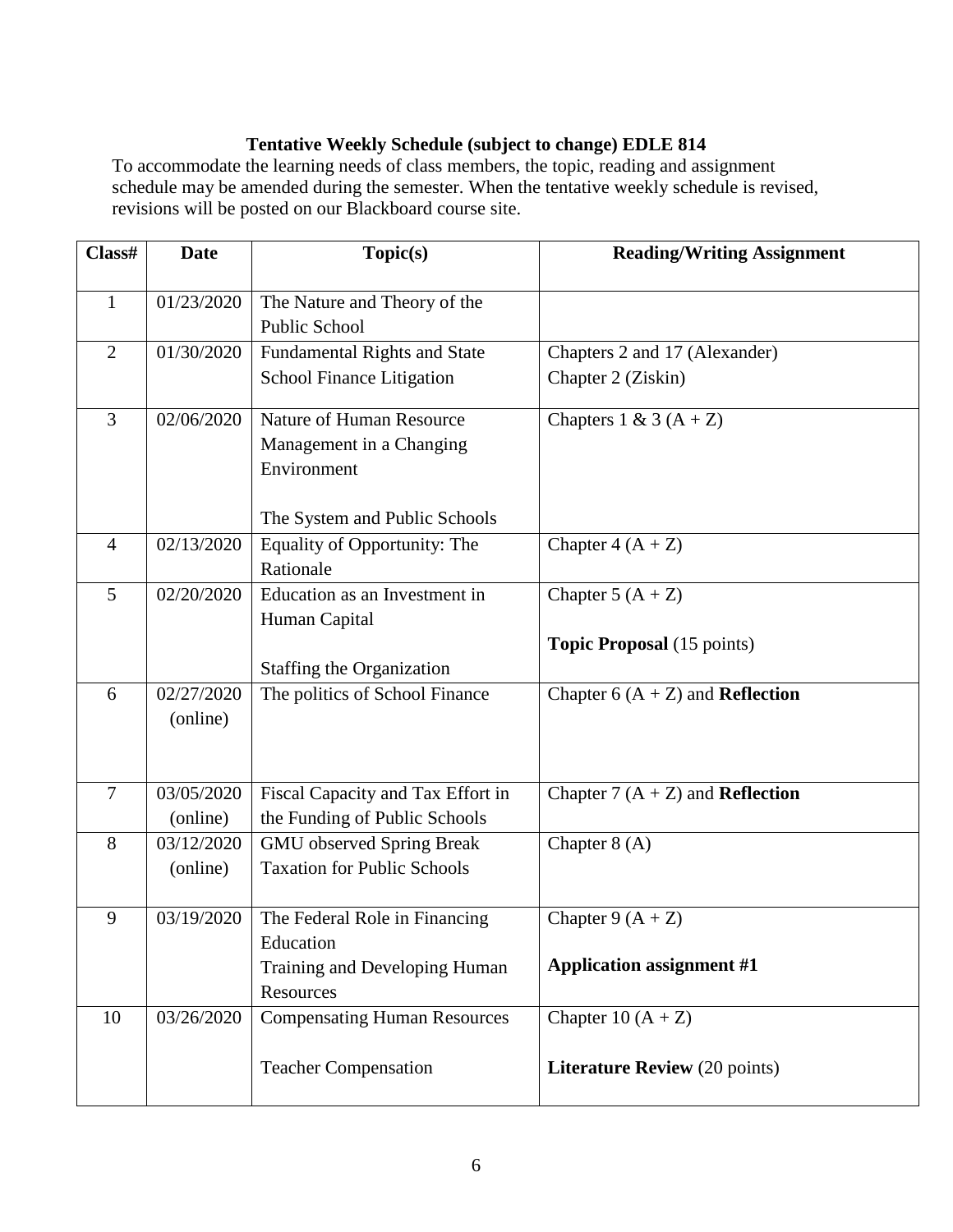| 11 | 04/02/2020 | <b>Education Production Functions:</b> | Chapter 12 (A) and Chapter 11 $(Z)$                  |
|----|------------|----------------------------------------|------------------------------------------------------|
|    |            | <b>Whether Money Matters</b>           |                                                      |
|    |            |                                        | <b>Application assignment</b> $#2$ (total 15 points) |
| 12 | 04/09/2020 | <b>Observed Spring Break</b>           |                                                      |
|    |            | (No Class)                             |                                                      |
|    |            |                                        |                                                      |
| 13 | 04/16/2020 | Analyzing Equity and Adequacy of       | Chapter 13 $(A)$ and <b>Reflection</b>               |
|    | (online)   | <b>State School Finance</b>            |                                                      |
|    |            |                                        |                                                      |
|    |            |                                        |                                                      |
| 14 | 04/23/2020 | <b>State School Funding Methods</b>    | Chapter $14(A)$                                      |
|    |            |                                        |                                                      |
|    |            |                                        |                                                      |
| 15 | 04/30/2020 | <b>Financial Accounting</b>            | Chapters 15 & 16 $(A)$                               |
|    |            | <b>Financing School Facilities</b>     |                                                      |
|    |            |                                        |                                                      |
| 16 | 05/07/2020 | <b>Employee Relations and Legal</b>    | Chapter $12(Z)$                                      |
|    |            | <b>Matters</b>                         |                                                      |
|    |            |                                        | <b>Research Essay</b> (25 points)                    |
|    |            |                                        |                                                      |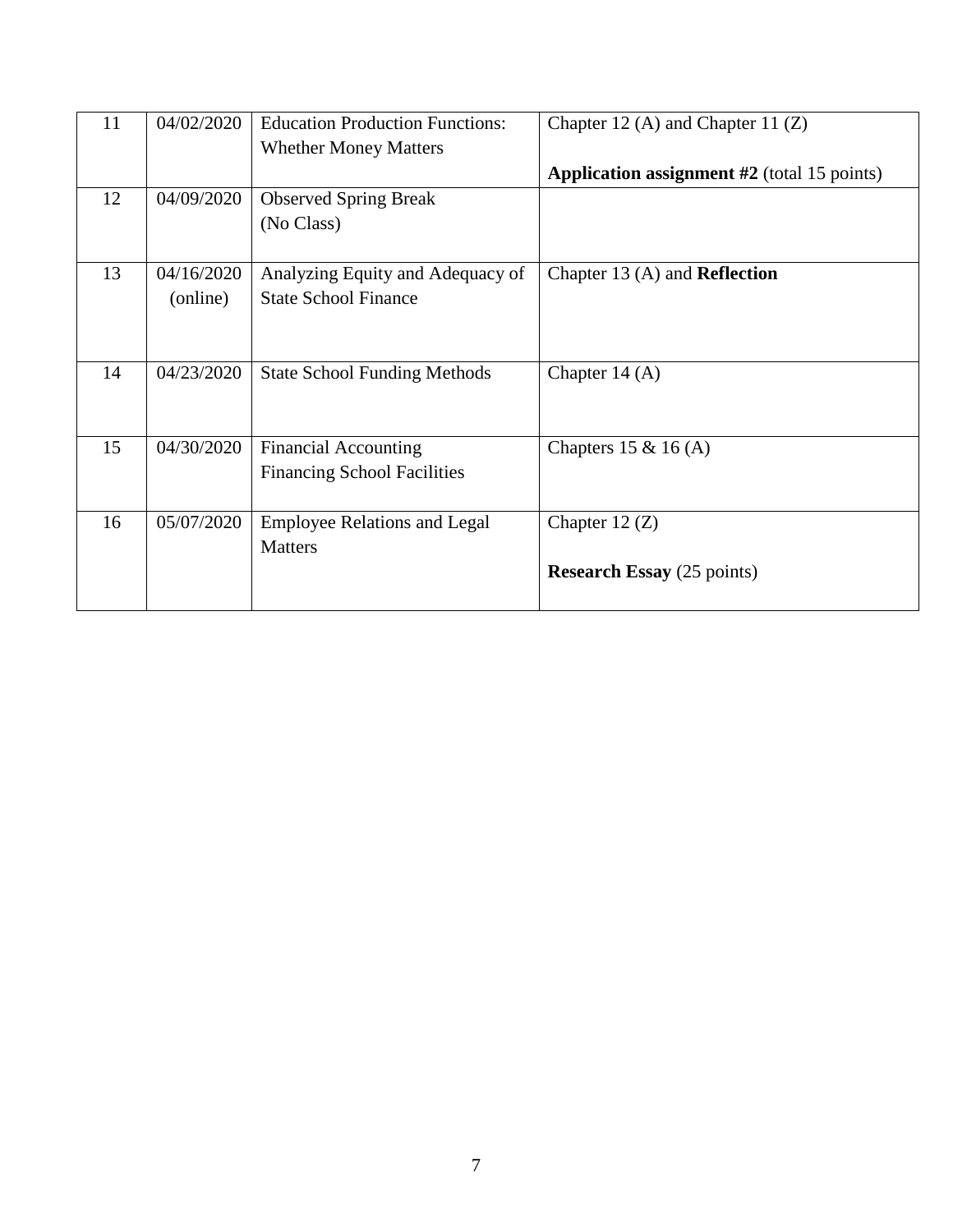# **Core Values Commitment**

The College of Education and Human Development is committed to collaboration, ethical leadership, innovation, research-based practice, and social justice. Students are expected to adhere to these principles: [http://cehd.gmu.edu/values/.](http://cehd.gmu.edu/values/)

# **GMU Policies and Resources for Students**

# *Policies*

- Students must adhere to the guidelines of the Mason Honor Code (see <https://catalog.gmu.edu/policies/honor-code-system/> ).
- Students must follow the university policy for Responsible Use of Computing (see [https://universitypolicy.gmu.edu/policies/responsible-use-of-computing/\)](https://universitypolicy.gmu.edu/policies/responsible-use-of-computing/).
- Students are responsible for the content of university communications sent to their Mason email account and are required to activate their account and check it regularly. All communication from the university, college, school, and program will be sent to students **solely** through their Mason email account.
- Students with disabilities who seek accommodations in a course must be registered with George Mason University Disability Services. Approved accommodations will begin at the time the written letter from Disability Services is received by the instructor (see [https://ds.gmu.edu/\)](https://ds.gmu.edu/).
- Students must silence all sound emitting devices during class unless otherwise authorized by the instructor.

# *Campus Resources*

- Support for submission of assignments to Tk20 should be directed to [tk20help@gmu.edu](mailto:tk20help@gmu.edu) or [https://cehd.gmu.edu/aero/tk20.](https://cehd.gmu.edu/aero/tk20) Questions or concerns regarding use of Blackboard should be directed to https://its.gmu.edu/knowledge-base/blackboard-instructionaltechnology-support-for-students/.
- For information on student support resources on campus, see <https://ctfe.gmu.edu/teaching/student-support-resources-on-campus>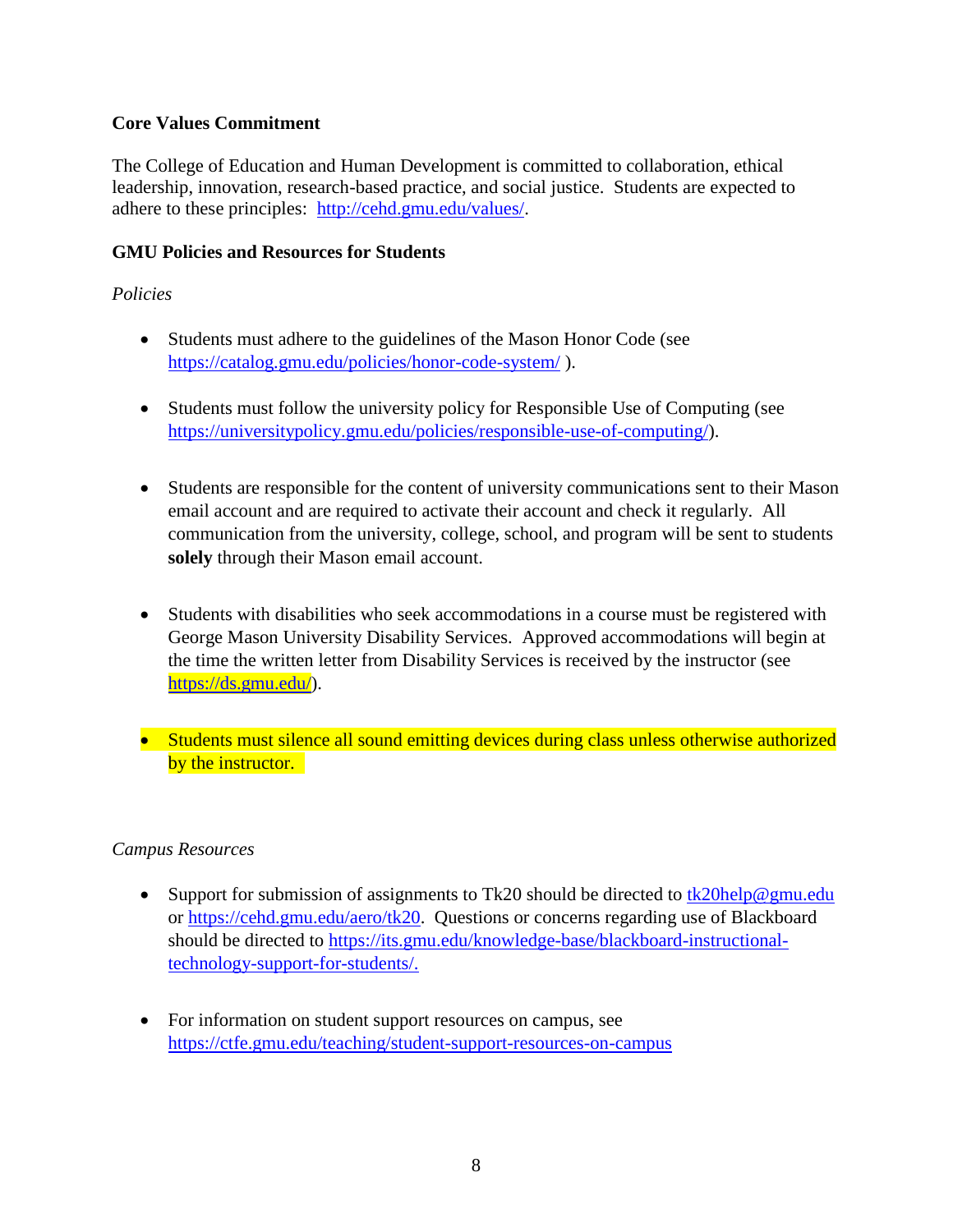#### **Notice of mandatory reporting of sexual assault, interpersonal violence, and stalking:**

As a faculty member, I am designated as a "Responsible Employee," and must report all disclosures of sexual assault, interpersonal violence, and stalking to Mason's Title IX Coordinator per University Policy 1202. If you wish to speak with someone confidentially, please contact one of Mason's confidential resources, such as Student Support and Advocacy Center (SSAC) at 703-380-1434 or Counseling and Psychological Services (CAPS) at 703-993- 2380. You may also seek assistance from Mason's Title IX Coordinator by calling 703-993 8730, or emailing [titleix@gmu.edu.](mailto:titleix@gmu.edu)

**For additional information on the College of Education and Human Development, please visit our website<https://cehd.gmu.edu/students/> .**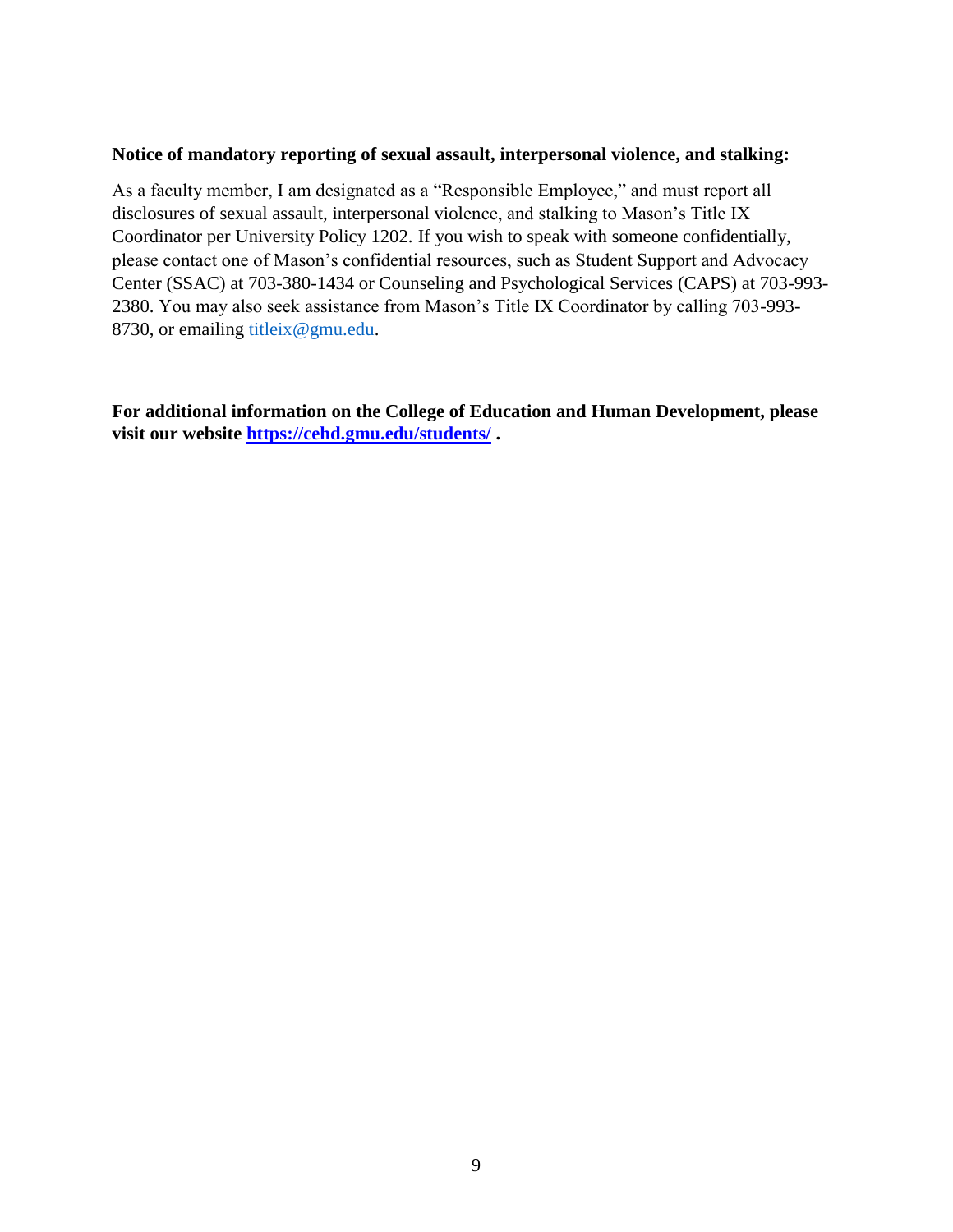# **Assignment #1: Topic Proposal 15 points**

# **Rationale**

The goal of this assignment is to identify an important issue related to funding equity that affects a program, school, or school level in which you have an interest and/or experience. After the issue has been identified, your next task is to support your choice of problem by describing why it is a problem and why it should be addressed (i.e., what negative consequences ensue from its presence). This will form the foundation for your individualized scholarly inquiry. Before you can generate your own research questions, you need to demonstrate an understanding of the key issues.

# **Tasks**

- 1. Submit a 3-4-page essay that offers an overview of your selected issue.
- 2. Begin by addressing the following questions:
	- a. Where is this issue visible?
	- b. Who is involved?
	- c. What are the competing perspectives surrounding this issue?
	- d. What is at stake?
- 3. Once you have addressed the above questions, begin to move beyond the details of the current issue and raise your own research questions.
	- a. What do you want to learn more about?
	- b. What do you want to figure out?
	- c. Develop a set of at least three questions that will drive your research over the course of this semester.
- 4. Using at least 4 sources, this essay will focus *only* on the current incarnation of this debate.
- 5. In addition, submit a proposed bibliography of at least 10 sources, including at least two sources that provide a historical treatment of the issue.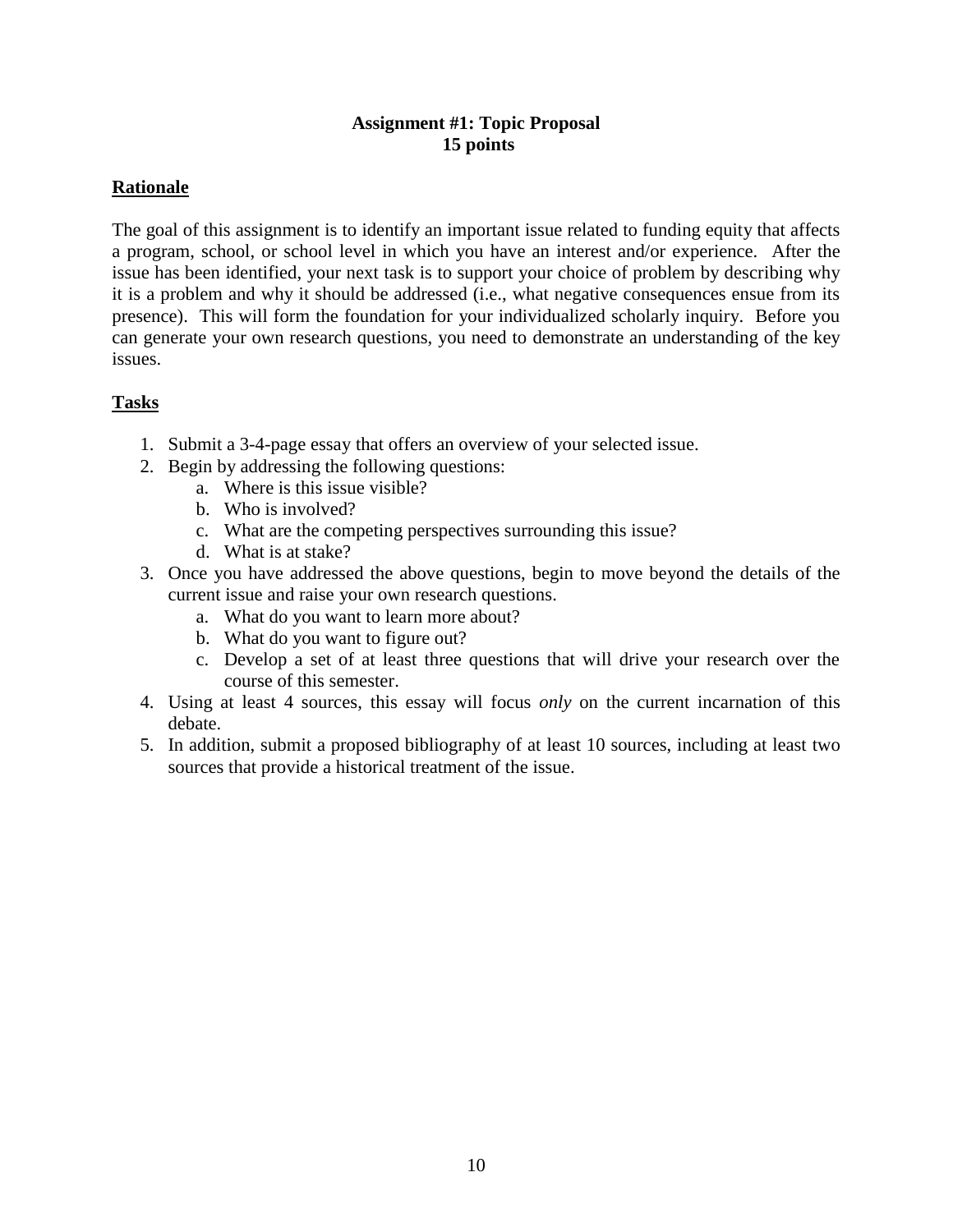# **Assessment Rubric for Assignment #1: Topic Paper**

| <b>Dimensions</b>                                                   | <b>Exceeds expectations</b>                                                                                                                                                                                                                                                                           | <b>Meets expectations</b>                                                                                                                                                                                                                                | <b>Approaches</b>                                                                                                                                                          | <b>Falls below expectations</b>                                                                                                                                                                              |
|---------------------------------------------------------------------|-------------------------------------------------------------------------------------------------------------------------------------------------------------------------------------------------------------------------------------------------------------------------------------------------------|----------------------------------------------------------------------------------------------------------------------------------------------------------------------------------------------------------------------------------------------------------|----------------------------------------------------------------------------------------------------------------------------------------------------------------------------|--------------------------------------------------------------------------------------------------------------------------------------------------------------------------------------------------------------|
|                                                                     | (4)                                                                                                                                                                                                                                                                                                   | (3)                                                                                                                                                                                                                                                      | expectations<br>(2)                                                                                                                                                        | (1)                                                                                                                                                                                                          |
| <b>Statement of</b><br><b>Topic</b><br>(20%)                        | Offers a clear statement<br>of issue of interest.<br>Focuses on a specific<br>component of a larger<br>debate. Describes topic in<br>clear and accurate terms.                                                                                                                                        | Offers a clear statement<br>of topic, but lacks focus<br>and/or attempts to cover<br>too much ground.                                                                                                                                                    | Offers neither a clear nor<br>focused statement of<br>interest.                                                                                                            | Offers neither a clear nor<br>focused statement of<br>interest and makes<br>inaccurate claims.                                                                                                               |
| <b>Exploration</b><br>of Debate<br>$(30\%)$                         | Addresses succinctly the<br>questions of where the<br>issue is visible, who is<br>involved, what are the<br>competing perspectives,<br>and what is at stake.<br>Refers to relevant texts to<br>ground characterizations.<br>Presents topic overview<br>in a clear, accurate, and<br>bias-free manner. | Offers a clear exploration<br>of a specific issue of<br>debate of interest. Refers<br>to relevant texts to ground<br>overview. Author reveals<br>clear bias, choosing sides<br>or offering policy<br>prescriptions. Cites and<br>makes use of 4 sources. | Exploration of issue is<br>vague or too broad.<br>Author takes sides. Uses<br>fewer than 4 sources, or<br>cites 4 sources but does<br>not make significant use<br>of them. | Exploration of issue is<br>unclear or inaccurate.<br>Author does not refer to<br>specific texts to ground<br>overview and writes with<br>clear bias. Does not cite<br>or make use of<br>appropriate sources. |
| Use of<br><b>Sources</b><br>$(10\%)$                                | Cites and makes use of at<br>least 4 high quality<br>sources.                                                                                                                                                                                                                                         | Cites and makes use of at<br>least 4 sources, one or<br>more of which may be of<br>dubious quality.                                                                                                                                                      | Cites and makes use of 3<br>sources.                                                                                                                                       | Cites and makes use of<br>fewer than 3 sources.                                                                                                                                                              |
| <b>Statement of</b><br><b>Research</b><br><b>Questions</b><br>(20%) | Moves beyond the issue<br>at hand and raises at least<br>3 meaningful questions<br>that stem from the texts.                                                                                                                                                                                          | Raises two meaningful<br>questions to guide future<br>inquiry.                                                                                                                                                                                           | Raises only one<br>meaningful question.                                                                                                                                    | Raises questions that do<br>not stem from the<br>readings or hold potential<br>of generating future<br>research, or poses no<br>questions.                                                                   |
| <b>Proposed</b><br>bibliography<br>$(10\%)$                         | Provides a proposed<br>bibliography of at least10<br>high quality sources,<br>including at least two<br>sources that provide a<br>historical treatment of the<br>issue.                                                                                                                               | Provides a proposed<br>bibliography of at least 10<br>sources, one or more of<br>which may be of poor<br>quality, or provides fewer<br>than two sources that<br>provide a historical<br>treatment of the issue.                                          | Provides a proposed<br>bibliography of fewer<br>than 10 sources.                                                                                                           | Fails to include a<br>proposed bibliography.                                                                                                                                                                 |
| <b>Mechanics</b><br>$(10\%)$                                        | The essay is nearly error<br>free and comports with<br>APA guidelines.                                                                                                                                                                                                                                | The paper has some<br>errors.                                                                                                                                                                                                                            | The paper has numerous<br>errors.                                                                                                                                          | The paper is sloppy and<br>and/or makes no sense.                                                                                                                                                            |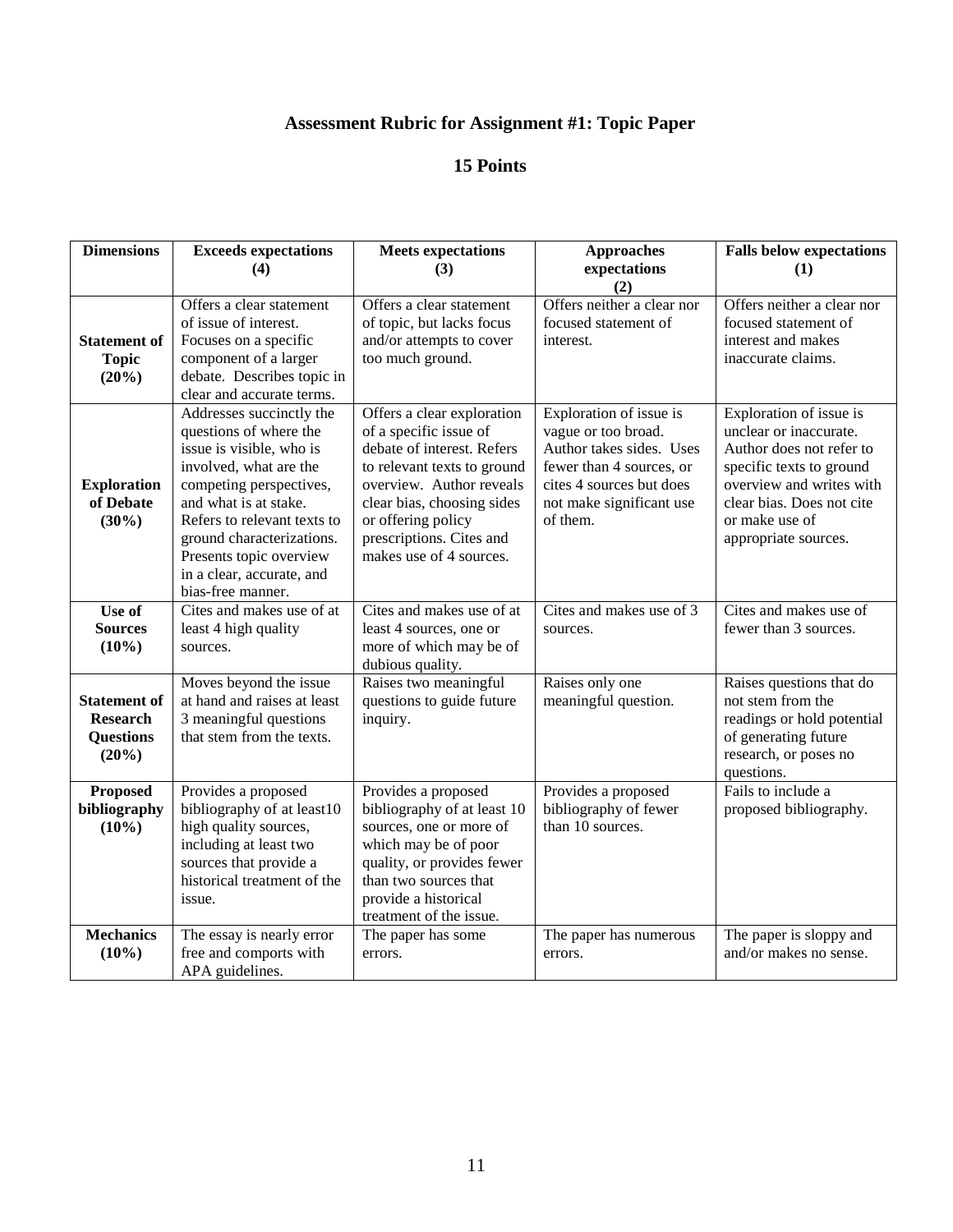## **Assignment #2: Literature Review**

### **20 Points**

### **Rationale**

Much of successful academic writing is based, in part, on the careful reading of secondary and primary source literature. Rather than summarizing the key points and arguments of a variety of authors, the goal of this exercise is to synthesize, including arguments pro and con, a body of scholarship.

#### **Tasks**

- $\overline{1}$ . In 6-7 pages, address the following questions in a well-crafted, compelling essay.
	- a. How has thinking on your chosen topic developed over time?
	- b. How do you account for these shifts?
	- c. In what ways do disciplinary conventions shape authors' analyses?
	- d. What are the main points of agreement and disagreement?
	- e. Where do you see authors engaging one another in scholarly discourse?
- 2. Drawing upon this body of literature, pose at least three questions that will motivate your future inquiry. Examine these questions, explicating how they grow out of the examined literature and exploring their larger significance. What will these questions help you figure out that we do not already know?
- 3. You must discuss and cite at least 10 approved sources, at least two of which are historical.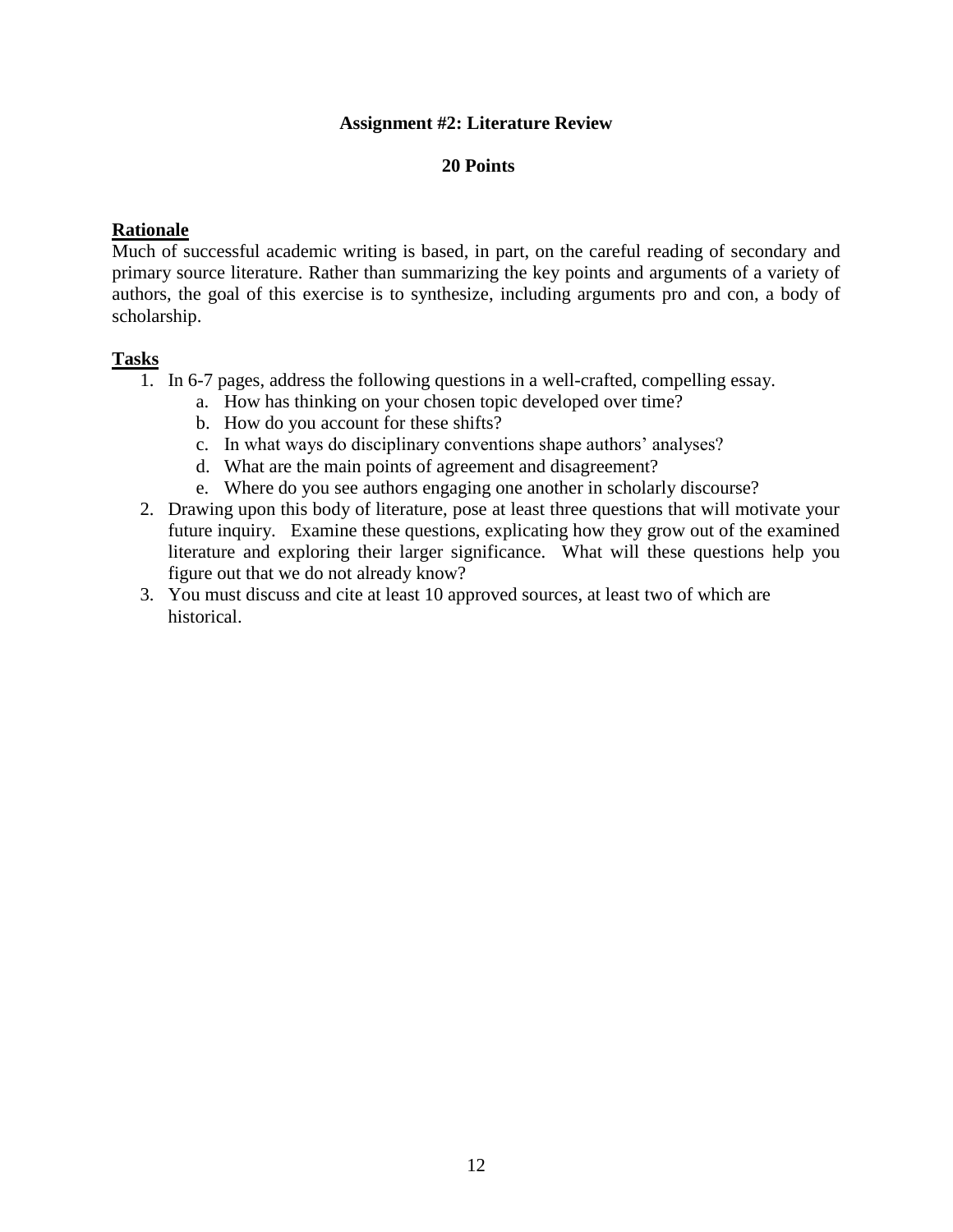# **Assessment Rubric for Assignment #2: Literature Review**

|                                                                                    | <b>Exceeds expectations</b>                                                                                                                                                                                                                                                                                                                                                                                                                                                                                                                                                                                                                                                                         | <b>Meets expectations</b>                                                                                                                                                                                                                                                                                                                                                                         | <b>Approaches expectations</b>                                                                                                                                                                                                                                                                        | <b>Falls below expectations</b>                                                                                                                                                                                                                                                                                                          |
|------------------------------------------------------------------------------------|-----------------------------------------------------------------------------------------------------------------------------------------------------------------------------------------------------------------------------------------------------------------------------------------------------------------------------------------------------------------------------------------------------------------------------------------------------------------------------------------------------------------------------------------------------------------------------------------------------------------------------------------------------------------------------------------------------|---------------------------------------------------------------------------------------------------------------------------------------------------------------------------------------------------------------------------------------------------------------------------------------------------------------------------------------------------------------------------------------------------|-------------------------------------------------------------------------------------------------------------------------------------------------------------------------------------------------------------------------------------------------------------------------------------------------------|------------------------------------------------------------------------------------------------------------------------------------------------------------------------------------------------------------------------------------------------------------------------------------------------------------------------------------------|
|                                                                                    | (4)                                                                                                                                                                                                                                                                                                                                                                                                                                                                                                                                                                                                                                                                                                 | (3)                                                                                                                                                                                                                                                                                                                                                                                               | (2)                                                                                                                                                                                                                                                                                                   | (1)                                                                                                                                                                                                                                                                                                                                      |
| <b>Presentation</b><br>of Literature<br>and Idea<br><b>Development</b><br>$(60\%)$ | Examines and properly<br>cites 10 sources, at least<br>2 of which are historical.<br>Creates conversations<br>across texts, thinking<br>about the works as a<br>cohesive body of<br>literature. Rather than<br>summarizing each work<br>one by one, the author<br>finds meaningful ways<br>to synthesize the<br>readings. Incorporates<br>specific evidence from<br>texts and offers an<br>analysis. Considers the<br>role of disciplinary<br>conventions and links<br>these observations to the<br>essay's larger idea.<br>Through an exploration<br>of this body of literature,<br>the author generates a<br>cohesive, logical, and<br>compelling idea that is<br>woven throughout the<br>review. | Examines and properly<br>cites 10 sources, at least<br>2 of which are<br>historical. The author<br>attempts to generate a<br>larger, original idea but<br>this idea is not<br>substantiated all the<br>way throughout the<br>essay or is separate<br>from a discussion of the<br>texts. Considers<br>disciplinary<br>conventions, but does<br>not link these<br>observations to a larger<br>idea. | Examines 10 sources, at<br>least 4 of which are<br>historical. Rather than<br>generating a larger idea and<br>moving beyond the texts,<br>the author summarizes each<br>work. Does not consider<br>the role of disciplinary<br>conventions. Provides<br>some evidence, but offers<br>little analysis. | Examines fewer than 10<br>sources. Citations may be<br>incorrect. Author offers<br>only summaries.<br>Presentation of authors'<br>views may be inaccurate<br>or incorrect. Does not<br>consider the role of<br>disciplinary conventions.<br>Does not provide<br>significant evidence to<br>support claims. Does not<br>provide analysis. |
| <b>Future</b><br><b>Research</b><br><b>Questions</b><br>$(30\%)$                   | Clearly states and<br>explicates three specific<br>questions to motivate<br>further research. The<br>questions are a clear<br>outgrowth of the<br>literature discussed.                                                                                                                                                                                                                                                                                                                                                                                                                                                                                                                             | States three questions.<br>Questions are too broad<br>and/or are not fully<br>explicated. Questions<br>flow from previous<br>discussion of literature.                                                                                                                                                                                                                                            | Offers three vague<br>questions. Neither clearly<br>nor fully explicates<br>significance or implications<br>of questions. Questions<br>only partially flow from<br>discussion of scholarship.                                                                                                         | Offers fewer than three<br>questions. Questions are<br>vague and may not be<br>explicated. Questions do<br>not flow from discussion<br>of scholarship.                                                                                                                                                                                   |
| <b>Mechanics</b><br>$(10\%)$                                                       | The essay is nearly error<br>free.                                                                                                                                                                                                                                                                                                                                                                                                                                                                                                                                                                                                                                                                  | The paper has some<br>errors.                                                                                                                                                                                                                                                                                                                                                                     | The paper has numerous<br>errors.                                                                                                                                                                                                                                                                     | The paper is sloppy and<br>appears not to have been<br>proofread.                                                                                                                                                                                                                                                                        |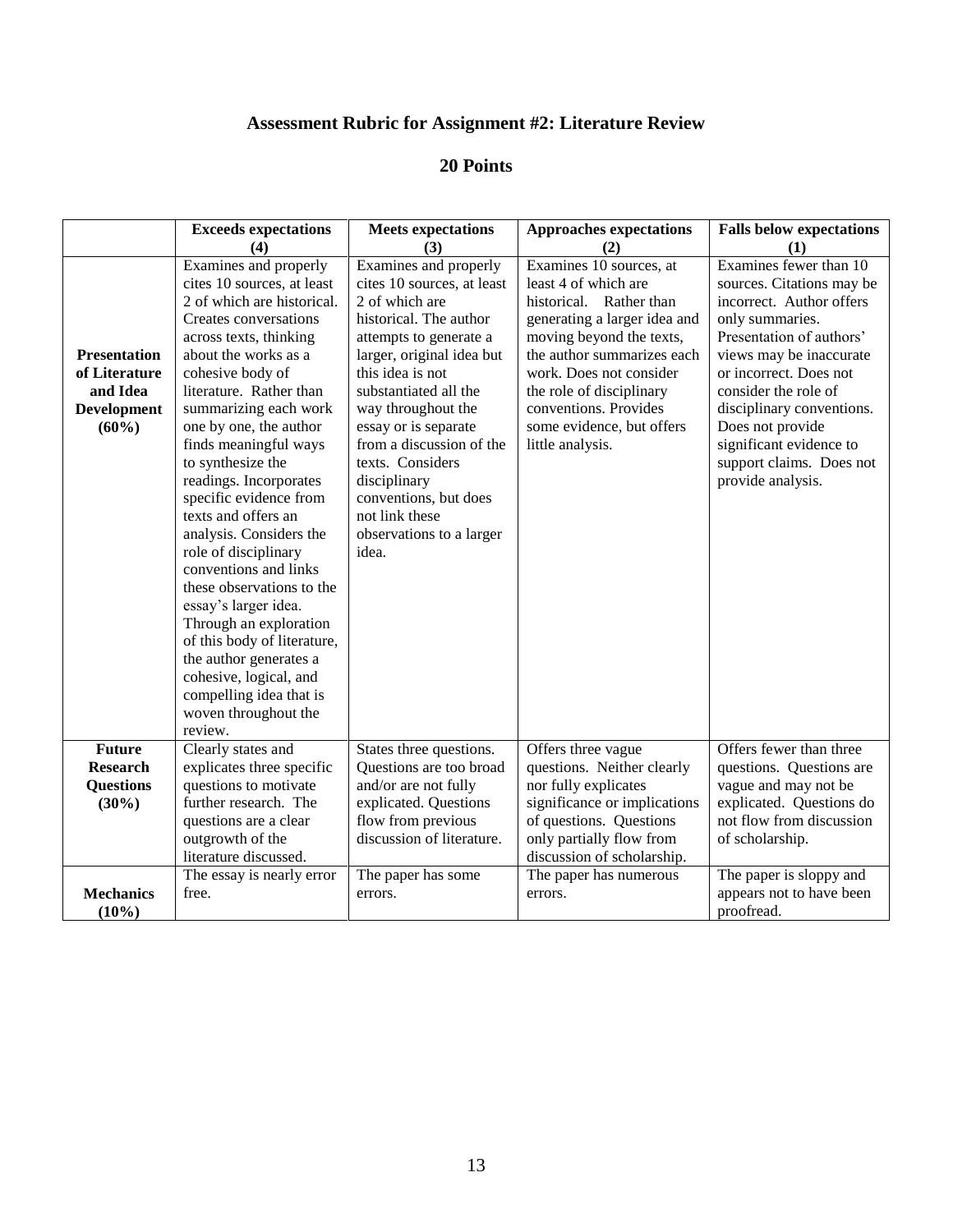## **Assignment#3: Research Essay**

## **Required Performance**

## **25 Points**

### **Rationale and Tasks**

As a continuation and culmination activity of the problem identified, the goal of this essay is to research how and when the problem occurred and what values, laws and/or regulations supported the problem. You will then need to identify an array of solutions to the problem; after possible solutions have been identified, you will select a solution and support that selection by demonstrating how it solves the problem, in comparison to other possible solutions to include ignoring the problem, and what unintended consequences might arise as a result of the solution and what you might do to prevent such consequences.

Your 12-15-page essay should use scholarly evidence in the form of quotations to support your points and address the following:

- 1. The steps outlined above.
- 2. Demonstrations of impacts from historical, economic, and/or political studies of the problem.
- 3. Demonstrations of impacts related to your own school systems or schools.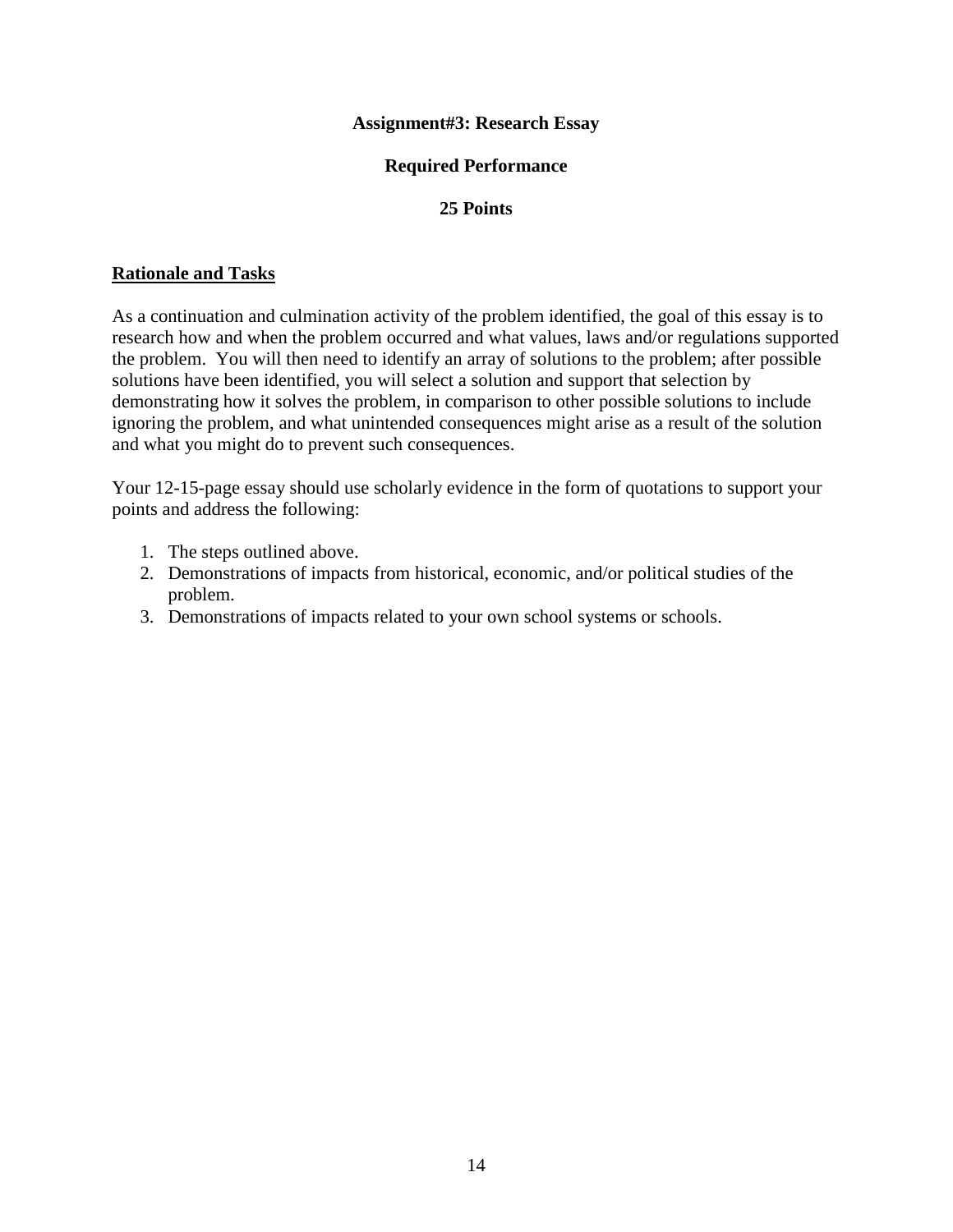# **Assessment Rubric for Assignment #3: Research Essay**

|                                                                                                       | <b>Exceeds expectations</b><br>(4)                                                                                                                                                                                                                                                                                                                                                          | <b>Meets</b> expectations<br>(3)                                                                                                                                                                                                                                                                                                                   | <b>Approaches expectations</b><br>(2)                                                                                                                                                                                                                      | <b>Falls below expectations</b><br>(1)                                                                                                                                                                                                |
|-------------------------------------------------------------------------------------------------------|---------------------------------------------------------------------------------------------------------------------------------------------------------------------------------------------------------------------------------------------------------------------------------------------------------------------------------------------------------------------------------------------|----------------------------------------------------------------------------------------------------------------------------------------------------------------------------------------------------------------------------------------------------------------------------------------------------------------------------------------------------|------------------------------------------------------------------------------------------------------------------------------------------------------------------------------------------------------------------------------------------------------------|---------------------------------------------------------------------------------------------------------------------------------------------------------------------------------------------------------------------------------------|
| <b>Argument</b><br>and Idea<br><b>Development</b><br>$(30\%)$                                         | Presents a clear and<br>specific educational issue<br>to explore. Makes a<br>compelling case for<br>examining historical<br>precedents. Generates a<br>clear and compelling idea<br>throughout the essay. The<br>narrative moves from one<br>point to the next logically.                                                                                                                   | Presents a clear and<br>specific educational<br>issue to explore.<br>Examines historical<br>precedents, but does not<br>make a clear case for<br>doing so. The narrative<br>follows a logical<br>sequence but it may<br>weaken in certain<br>sections. Crafts a general<br>idea, but does not<br>develop it fully.                                 | Presents an overarching<br>topic to explore, but the<br>issue is vague or too large.<br>Does not examine<br>historical precedents.<br>Lacks a clear logic. Offers<br>claims but fails to generate<br>an overarching idea.                                  | Topic is vague or unclear.<br>Offers summaries of events<br>and texts but does not<br>provide an analysis or craft<br>an original idea. Lacks a<br>discernible logic.                                                                 |
| <b>Historical</b><br><b>Inquiry</b><br>(30%)                                                          | Accurately examines<br>specific historical eras<br>and developments through<br>the use of evidence.<br>Offers a careful analysis<br>of evidence, moving<br>beyond a summary. Uses<br>at least 10 sources. Uses<br>quotes from other<br>scholarship to develop<br>and shade the essay's<br>ideas.                                                                                            | Examines historical eras<br>and developments. Uses<br>at least 10 sources.<br>Provides evidence, but<br>does not fully analyze all<br>pieces introduced.<br>Larger idea of the essay<br>is only tangentially<br>related to evidence<br>introduced.                                                                                                 | Offers a partial or<br>incomplete exploration of<br>historical eras and<br>developments. Uses some<br>evidence, but leaves it<br>largely unexamined. Does<br>not use and/or incorrectly<br>cites 10 sources. Relies on<br>summary rather than<br>analysis. | Examination of history is<br>partial or inaccurate. Does<br>not use evidence to<br>substantiate claims. Does<br>not use 10 sources. Unclear<br>how history relates to<br>essay's larger idea.                                         |
| <b>Conclusions:</b><br><b>The</b><br><b>Intersection</b><br>of History &<br><b>Policy</b><br>$(30\%)$ | Considers the ways in<br>which history and<br>historical developments<br>inform policy surrounding<br>a particular educational<br>issue. Examines moments<br>of continuity and change.<br>Uses the history presented<br>to offer fresh insights<br>surrounding a current<br>educational issue.<br>Examines the significance<br>of the essay's idea in<br>compelling and<br>meaningful ways. | Considers the<br>connections between the<br>past and present but does<br>not consider implications<br>of such connections.<br>Attempts to use history<br>to cast fresh light on<br>policy, but claims need<br>to be developed more<br>fully to be compelling or<br>clear. Needs to link these<br>observations to larger<br>idea with greater care. | Considers connections<br>between past and present<br>but does not consider<br>larger implications. Does<br>not use history to make<br>fresh observations about<br>current issue. Connections<br>to larger idea are vague.                                  | Does not consider the<br>connections between the<br>past and present. Does not<br>use historical inquiry to<br>make fresh observations<br>about current issue. Does<br>not generate a larger idea<br>and examine its<br>significance. |
| <b>Mechanics</b><br>(10%)                                                                             | The essay is nearly error<br>free.                                                                                                                                                                                                                                                                                                                                                          | The paper has some<br>errors.                                                                                                                                                                                                                                                                                                                      | The paper has numerous<br>errors.                                                                                                                                                                                                                          | The paper is sloppy and<br>appears not to have been<br>proofread.                                                                                                                                                                     |